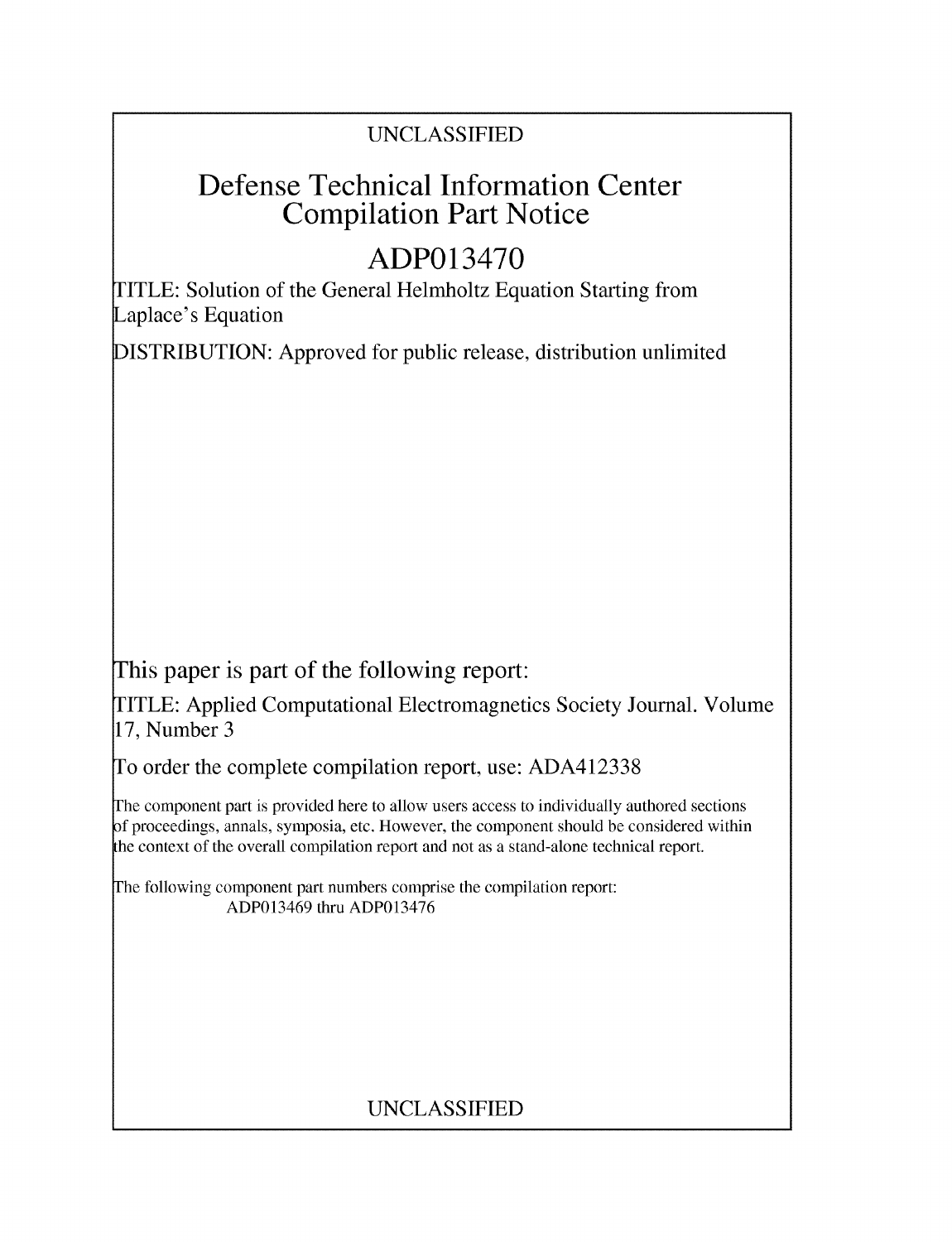### **SOLUTION** OF THE **GENERAL** HELMHOLTZ **EQUATION STARTING** FROM **LAPLACE'S EQUATION**

Tapan K. Sarkar and Young-seek Chung

Department of Electrical Engineering and Computer Science 121 Link Hall Syracuse University Syracuse, New York 13244-1240. Phone: 315-443-3775, Fax: 315-443-4441. Email: tksarkar@syr.edu, Homepage: http://web.syr.edy/~tksarkar

Magdalena Salazar Palma

Grupo de Microondas y Radar, Dpto. Senales, Sistemas y Radiocomunicaciones ETSI Telecomunicacion, Universidad Politecnica de Madrid Ciudad Universitaria, 28040 Madrid, Spain. E-mail: salazar@ gmr.ssr.upm.es

**ABSTRACT:** In this paper we illustrate how to solve conventional methods, it has been found that fine grids the general Helmholtz equation starting from and a large number of elements must be employed to Laplace's equation. The interesting point is that the get satisfactory accuracy [3]. This requires large Helmholtz equation has a frequency term whereas computer core storage, and more computational time Laplace's equation is the static solution of the same especially for the iteration scheme of the nonlinear boundary value problem. In this new formulation the Poisson's problem where the value at each grid point frequency dependence is manifested in the form of an areeds to be updated at each step of the iteration. excitation. A new boundary integral method for Further, the BIM formulations are in most cases solving the general Helmholtz equation is developed. I imited to homogeneous Helmholtz equation and tied solving the general Helmholtz equation is developed. limited to homogeneous Helmholtz equation and tied<br>This new formulation is developed for the two-<br>closely to the particular problem at hand [6]. In this dimensional Helmholtz equation with the method of paper, a simple approach to solve the homogeneous moments Laplacian solution. The main feature of this and nonhomogeneous Helmholtz equations is new formulation is that the boundary conditions are proposed. The technique is based on the computation satisfied independent of the region node of Laplacian potential by the method of moments discretizations. The numerical solution of the present (MoM) [9], without resorting to different formulations method is compared with finite difference and finite using Hankel functions as it is commonly done in BIM element solutions of the same problem. Application of [10]. Besides its generality to solve Laplace's, this method is also presented for the computation of Poisson's, and Helmholtz's equations in one single cut-off frequencies for some canonical waveguide code implementation, the present method will structures. The considerably reduce the number of domain grids

The two dimensional Helmholtz's equation is an compared with the solutions of fine difference method important equation to be solved in many numerical (FDM) and finite element method (FEM), using the electromagnetics problems such as waveguide related ELLPACK implementation [4]. problems and appears in a variety of physical phenomena and engineering applications, such as, **II. MATHEMATICAL** FORMULATION acoustic radiation [1], heat conduction [2], and water wave propagation [3]. In semiconductor device Consider the following two-dimensional elliptic modeling, Helmholtz's equation arises frequently as equation for a smooth function  $\Psi$  defined in a 2-D an intermediate step in the solution of the nonlinear region defined by  $\Re$  which is bounded by a contour C Poisson's problem. To solve these problems diverse so that numerical methods have been reported which include finite difference [4], finite element [5], and boundary 2 integral methods (BIM) [6-8]. Using these

and a large number of elements must be employed to needs to be updated at each step of the iteration. closely to the particular problem at hand [6]. In this compared to the finite difference methods and does **I. INTRODUCTION** not require any interpolation. The accuracy of the MOM solution from this new formulation will be

$$
\nabla^2 \Psi(x, y) + \lambda(x, y) \Psi(x, y) = F(x, y) \tag{1}
$$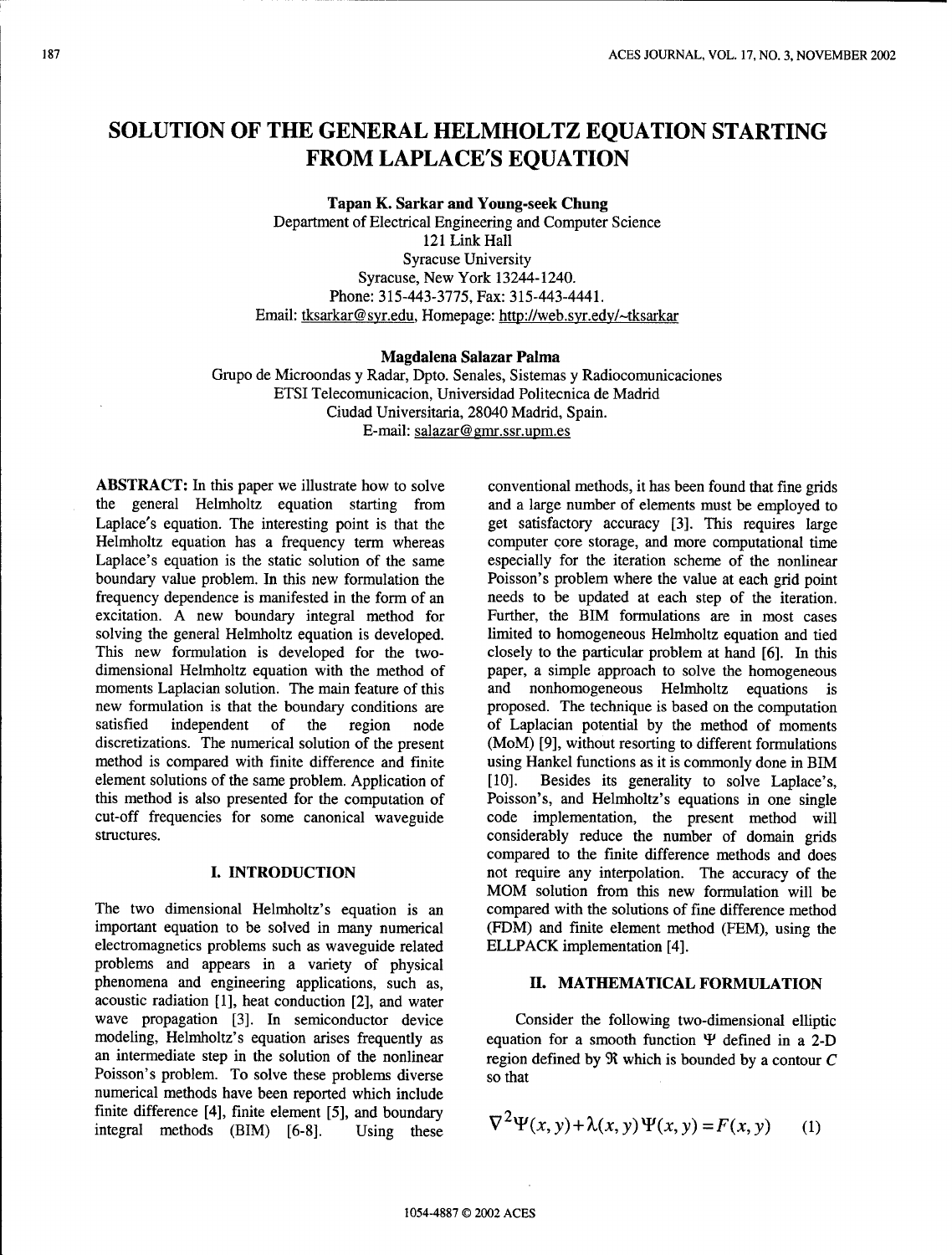where  $\lambda$  and F are known functions in the domain  $\Re$ . The general form of (1) includes, as specializations, the following cases:

- 1) Laplace's equation, with  $\lambda = 0$  and  $F = 0$
- 2) Poisson's equation, with  $\lambda = 0$  and  $F \neq 0$ .
- 3) Helmholtz's equation, with  $\lambda \neq 0$  and  $F \neq 0$ .

So only one general formulation addresses the solution to all of the three cases above. In addition we illustrate where the spatial sets  $(x, y)$  and  $(x', y')$  denote the how to use the frequency independent solution of the spatial coordinates of the field and source coordinates, how to use the frequency independent solution of the Laplace's equation to solve the general Helmholtz respectively, and K is an arbitrary constant. Here, equation. On the contour C the boundary condition can  $ln(K)$  represents the value of the scalar potential  $\phi$ be of Dirichlet, Neumann, or mixed type, as given by at infinity for the two dimensional case. For the 3D

$$
\alpha \Psi + \beta \frac{\partial \Psi}{\partial n} = \gamma \tag{2}
$$

where  $\alpha$ ,  $\beta$ ,  $\gamma$ , are known spatial functions and  $\frac{\partial \Psi}{\partial n}$  zero but finite.<br>An expression similar to (8) can be derived to concerned derived to  $\alpha$ consistent set of boundary conditions has been chosen

value problem starts by assuming the term  $\lambda \Psi$  to be a the contour *C* [12]. Then the potential  $\phi_h$  at any point known function, and including it with the given  $(x, y)$  can be obtained from  $\sigma(x, y)$  using the following known function, and including it with the given  $(x, y)$  can be excitation function *F*, and thereby reducing (1) to the integral [9] excitation function  $F$ , and thereby reducing (1) to the familiar Poisson's equation

$$
\nabla^2 \Psi(x, y) = -\Theta(x, y) \tag{3}
$$

$$
\Theta(x, y) = \lambda(x, y)\Psi(x, y) - F(x, y).
$$
 (4)

The solution to Poisson's equation in  $(3)$  can be where *l'* is the arc length on the contour *C*. expressed as The boundary condition of the homogeneous

$$
\Psi = \phi_h + \phi_p \tag{5}
$$

where  $\phi_h$  is the solution to the homogeneous Poisson's  $\alpha$ equation (Laplace's equation) *a*

$$
\nabla^2 \phi_{\scriptscriptstyle h} = 0 \tag{6}
$$

$$
\nabla^2 \phi_p = -\Theta(x, y) \tag{7}
$$

Here we use the particular solution of the Poison's form. equation given by [12] b. The Green's function and the unknowns are

$$
\phi_p(x, y) =
$$
\n
$$
\frac{1}{2\pi} \iint_{\Re} \Theta(x', y') \ell n \left( \frac{K}{\sqrt{(x - x')^2 + (y - y')^2}} \right) dx' dy'
$$
\n(8)

the general form case, this term does not exist, as the potential at infinity is zero. Hence the Green's function is simply 1/R instead of the natural log function. The value of the parameter K is chosen to be  $100$  for the  $2-D$ problem as the reference potential at infinity is not

represents the normal derivative. It is implied that a  $\frac{\text{An expression similar to (8) can be derived to}}{\text{approximate the Laplacian potential } \phi_h}$ . The potential for the problem.<br>
The proposed scheme to solve the given boundary<br>
The proposed scheme to solve the given boundary<br>
Sources consisting of electrical charges,  $\sigma$  located on The proposed scheme to solve the given boundary sources consisting of electrical charges,  $\sigma$  located on e problem starts by assuming the term  $\lambda \Psi$  to be a the contour C [12]. Then the potential  $\phi_h$  at any point

$$
\nabla^2 \Psi(x, y) = -\Theta(x, y)
$$
\nwith\n
$$
\frac{1}{2\pi} \int_C \sigma(x', y') \ln\left(\frac{K}{\sqrt{(x-x')^2 + (y-y')^2}}\right) dt'
$$
\n
$$
\Theta(x, y) = \lambda(x, y) \Psi(x, y) - F(x, y).
$$
\n(4)\n(9)

potential  $\phi_h$  is obtained from (2) and (5) as

$$
\alpha \phi_h + \beta \frac{\partial \phi_h}{\partial n} = \gamma - \left( \alpha \phi_p + \beta \frac{\partial \phi_p}{\partial n} \right).
$$
 (10)

It can be seen that  $(6)$  along with the boundary condition of (10), constitute a similar boundary-value and  $\phi_p$  is the particular integral, i.e., **problem.** A similar problem was addressed in [9] almost thirty years ago.

> This completes the formulation of the problem. The characteristic features of this formulation are:

- a. The frequency term appears in an explicit
- independent of frequency. The Green's function is in fact the static Green's function.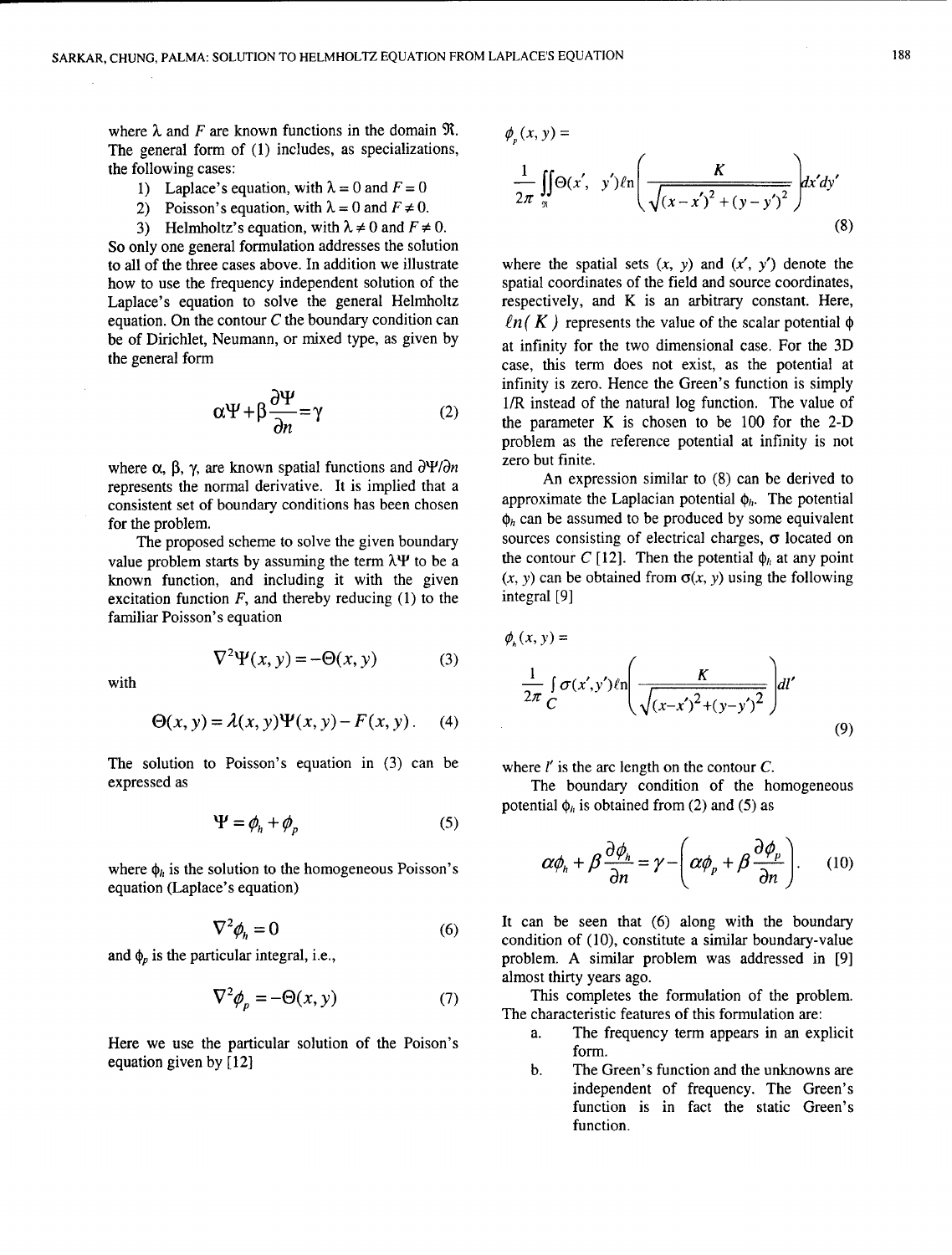Next we illustrate how to solve these coupled equations both for the homogeneous part and the

### **III. NUMERICAL SOLUTION USING** THE METHOD OF **MOMENTS** (MOM)

To evaluate the above integral in (8) we divide the domain  $\Re$  into N sub-regions. The midpoint coordinates of each of the sub-regions  $\Delta \mathfrak{R}_i$ are denoted by  $(x_{2i}, y_{2i})$ . Then the potential  $\phi_p$  at the field point  $(x, y)$  is approximated by (16)

$$
\phi_p(x, y) \cong \sum_{i=1}^N \Theta(x_{2i}, y_{2i}) a_i(x, y) \tag{11}
$$

$$
a_i(x, y) = \n\begin{cases}\nF_i = F(x_{2i}, y_{2i}) \\
\frac{1}{2\pi} \iint_{\Delta\Re_i} \ln\left(\frac{K}{\sqrt{(x - x')^2 + (y - y')^2}}\right) dx'dy' & \text{The unknown function } \Psi(x, y) \\
\text{equation can now be evaluate}\n\end{cases}
$$
\n
$$
(12) \qquad (12)
$$
\n(12)

each sub-region  $\Delta \mathfrak{R}_i$  and is equal to the value  $\Theta$ 

Next we show how to numerically evaluate  $(9)$ . Here, we take recourse to MOM. We expand the surface unknown  $\sigma$  using a pulse expansion. For purposes of illustration and simplicity let us choose point matching. Through the use of a pulse-expansion<br>and point-matching techniques we will solve the<br>meson the second matrix equation is now obtained by<br>mesont meablem given by (0). Eurthermore, if the The second matrix e present problem given by (9). Furthermore, if the enforcing the boundary condition of (10) as follows. contour C is segmented by M straight lines of length  $\Delta C_i$  between points *i* and *i* + 1, then  $\sigma$  can be We define  $\hat{r}_j = (x_j, y_j)$ ,  $j = 1, 2, ..., M$ , to be the

$$
\sigma = \sum_{i=1}^{M} \sigma_i P_i(l) \tag{13}
$$

where  $P_i(l)$  is a pulse function equal to 1 on  $\Delta C_i$  and zero elsewhere and  $\sigma_i$  is its unknown amplitude. Substituting  $(13)$  into  $(9)$ , we obtain an approximation for  $\phi_h$  $j = 1, 2, ..., M$ 

$$
\phi_h(x, y) \cong \sum_{i=1}^M \sigma_i c_i(x, y) \tag{14}
$$

particular integral. tr *K* (15) **f** *Vgn \_X) ,* ) **I'\_** 

Using (4), (11) and (14), the Helmholtz potential  $\Psi$  at In order to solve the above equations given<br>by (8)-(10) we employ the Method of Moments.<br> $\Psi(x, y) =$ 

$$
\sum_{i=1}^{M} \sigma_{i} c_{i}(x, y) + \sum_{i=1}^{N} (\lambda_{i} \Psi_{i} - F_{i}) a_{i}(x, y)
$$
\n(16)

where for simplicity we have used the following abbreviations in  $(4)$ :

where  
\n
$$
\lambda_i = \lambda (x_{2i}, y_{2i})
$$
\n
$$
F_i = F (x_{2i}, y_{2i})
$$
\n
$$
\Psi_i = \Psi (x_{2i}, y_{2i})
$$

The unknown function  $\Psi(x, y)$  in (16) of Helmholtz equation can now be evaluated once the unknown terms,  $\sigma_i$  and  $\Psi_i$ , are determined. Next a system of two matrix equations is derived and solved for the Hence it is assumed that  $\Theta(x, y)$  is constant within unknowns  $\sigma_i$  and  $\Psi_i$ . The first matrix equation of this space that  $\Theta(x, y)$  is constant within system is readily obtained by satisfying (16) at the  $(x_{2i}, y_{2i})$  of each of the N sub-region  $\Delta \Re_i$ .<br>
Next we show how to numerically evolve to  $\Re_i$ .<br>
Using matrix notation, we obtain

$$
[\Psi_i] = [p_{ji}][\sigma_i] + [q_{ji}][\lambda_i \Psi_i - F_i]
$$
 (17)

represented by the step approximation midpoints of  $\Delta C_i$ . The boundary conditions are enforced at each  $\hat{r}_i$ . Substitution of (11) and (14) into  $(10)$  gives the following set of equations

$$
\sum_{i=1}^{M} \sigma_i w_{ji} = \lambda_i - \sum_{i=1}^{N} (\lambda_i \Psi_i - F_i) b_{ji}
$$
  
  $j = 1, 2, ..., M$  (18)

$$
\phi_h(x, y) \cong \sum_{i=1}^{\infty} \sigma_i c_i(x, y) \qquad (14)
$$
\nwhere\n
$$
\gamma_j = \gamma(\hat{r}_j)
$$
 and\n
$$
w_{ji} = \left(\alpha c_i + \beta \frac{\partial}{\partial n} \right)_{(x, y) = \hat{r}_j}
$$
\n(19)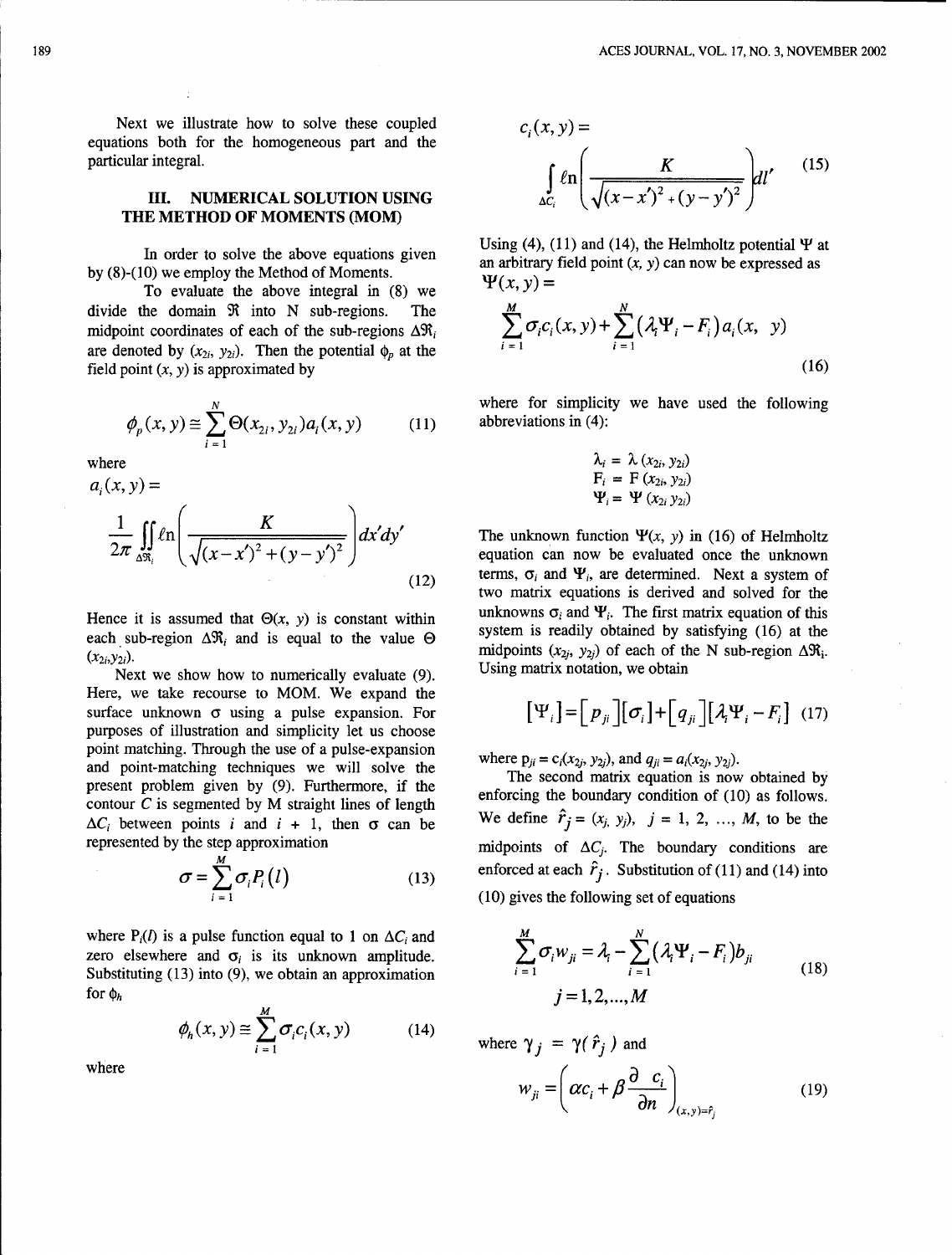$$
b_{ji} = \left(\alpha a_i + \beta \frac{\partial a_i}{\partial n}\right)_{(x,y)=\hat{r}_i}
$$
 (20) illustrate the first section.  
5) Once  $\Psi_i$  is determined at the grid points

as potential at any other point is obtained using as

$$
\begin{bmatrix} w_{ji} \end{bmatrix} [\sigma_i] = [\gamma_j] - [b_{ji}] [\lambda_i \Psi_i - F_i] \quad (21)
$$

Observe that (17) and (21) form a system of two **III. STATIC APPLICATIONS** equations in two unknowns  $\sigma_i$  and  $\Psi_i$ , from which they can be solved. We use (21) to obtain an *Example 1-Water Wave Propagation:* As a first expression for  $\sigma$  and then substitute it into (17), and example, we consider the problem of water wave after simple matrix manipulations we obtain the propagation in a rectangular basin  $100m \times 100m$  [3].

$$
[A][\Psi_i] = [B] \tag{22}
$$

$$
[A] = [I] + ([p_{ji}][w_{ji}]^{-1} [b_{ji}] - [q_{ji}]) [\lambda_i]
$$
\n(23)

$$
[B] = \left( \begin{bmatrix} p_{ji} \end{bmatrix} \begin{bmatrix} w_{ji} \end{bmatrix}^{-1} \begin{bmatrix} \gamma_{j} \end{bmatrix} + \begin{bmatrix} p_{ji} \end{bmatrix} - \begin{bmatrix} w_{ji} \end{bmatrix}^{-1} \begin{bmatrix} b_{ji} \end{bmatrix} - \begin{bmatrix} q_{ji} \end{bmatrix} \right) [F_{i}] \tag{24}
$$

- 
- the system matrix of the moment method, are for FEM or up to 1000 nodes for FDM. similar to the matrix elements obtained in [9]. For different Helmholtz problems with *Example 2-MOST Modeling*: The nonlinear
- 
- schemes are totally independent. This feature two-dimensional modeling of the MOST [14]. can offer the flexibility to handle boundary discontinuities without the need for excessive domain grid generations. This will be

illustrated through numerical examples in the

Equation (18) can now be written in matrix notations using Gaussian elimination for instance the ordinary matrix multiplications as shown by (17). No interpolations are needed.

> Next, we illustrate these points through some numerical examples.

following equation for  $\Psi_i$  Denoting by  $\Psi$  the water evaluation, then the wave propagation is governed by (1) with  $F = 0$ , and  $\lambda = k^2$ where  $k$  is the wave number. The boundary conditions where used are displayed in Figure 1. The solution by MOM is compared to the solutions obtained by finite difference method (FDM) and finite element method (FEM) for various mesh sizes inside the domain. The minimum number of nodes required for each method to converge to the exact solution at any arbitrary point is optimized. Figure 2 compares the solutions computed along the line  $x = 90$  by the Method of Moments utilizing  $(1\times1)$ ,  $(2\times2)$  and  $(4\times4)$  grids. Figure 3 shows the solutions obtained by the finite element method utilizing (5 $\times$ 5), (10 $\times$ 10), and (20 $\times$ 20) grids. Figure 4 shows the results obtained by the finite and *[I]* denotes the  $N \times N$  identity matrix. difference method utilizing (5×5), (15×15), and From the last three equations some general (35x35) grids. In all these figures, the solid line comments can be made:<br>
1) Analytic expressions can easily be derived<br>
1) Analytic expressions can easily be derived<br>  $\frac{1}{2}$  figures one can easily observe that a considerably Analytic expressions can easily be derived<br>figures, one can easily observe that a considerably<br>for the evaluation of all the terms of the smaller number of nodes is employed with the present matrices [A] and [B] that include the integrals method than with the conventional methods. The (12) and (15). This is true at least for the 2-D minimum number of the domain nodes required to case.<br>
The contract of the contract of the contract of the contract of the contract of the contract of the contract of the contract of the contract of the contract of the contract of the contract of the contract of the con 2) The matrix elements  $[w_{ji}]$ , which are a part of present method is 16  $(4\times4)$ , compared to 400  $(20\times20)$ 

different boundary conditions,  $[w_{ji}]$  remains  $\begin{array}{c} \text{Doisson's equation plays a key role in numerical} \\ \text{Doisson's equation plays a key role in numerical} \end{array}$ unchanged. This observation is important in modeling of semi-conductor devices. Many important an iteration scheme where the boundary characteristics of VLSI devices can be extracted from conditions are kept the same.<br>the solution of Poisson's equation. The most common 3) Problems with multiple right-hand sides are approach to the numerical solution of the nonlinear solvable with minimum additional Poisson's equation is based on the application of computation time since the function  $F$  in  $(17)$  Newton's method to simultaneous discretized appears only as a term of matrix [B] in (24). equations [15]. This approach often requires large 4) The domain and the contour discretization etons  $\frac{1}{2}$  is applied. This application ethnic requires large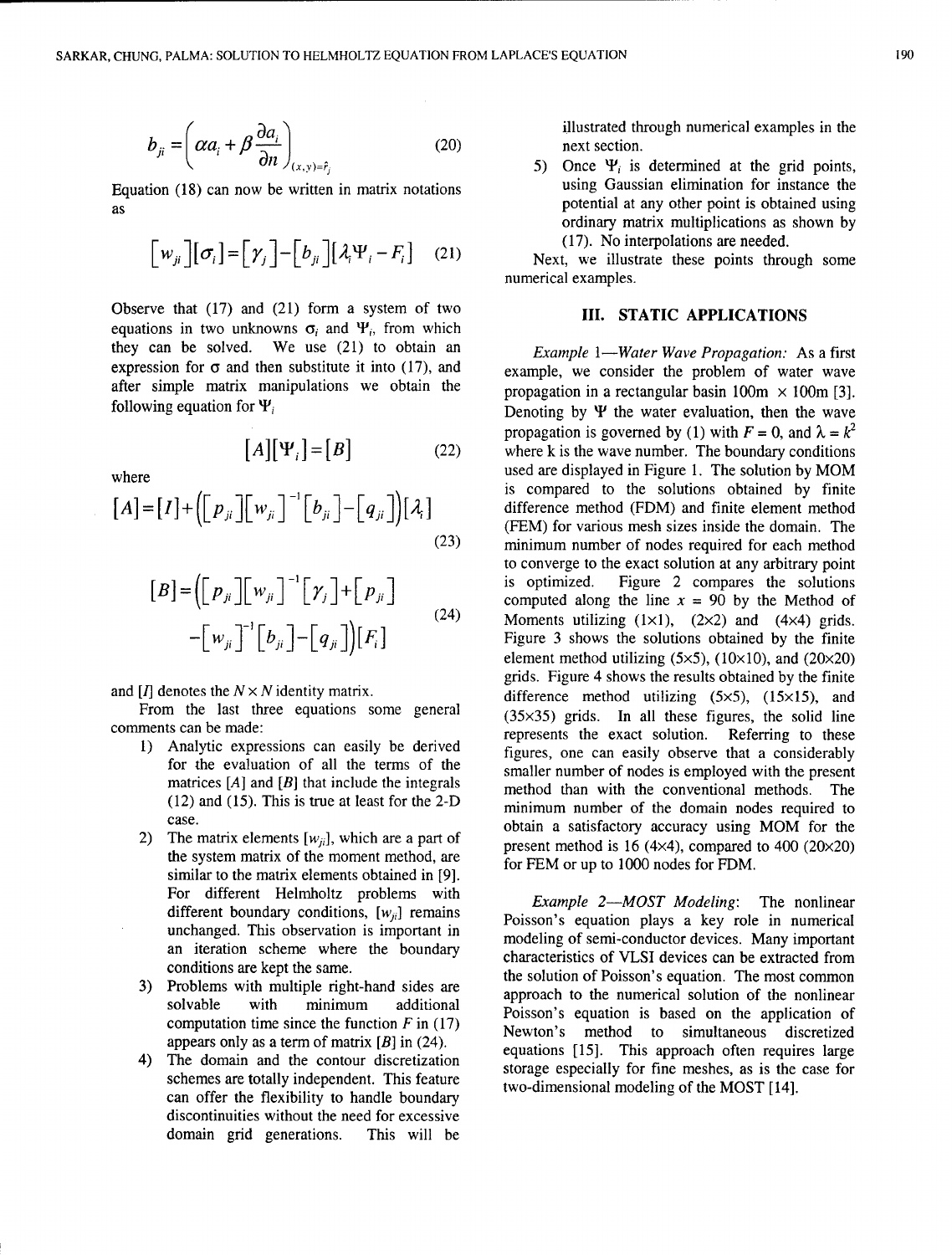

Figure 1. Physical structure and the associated boundary conditions governed by the Poisson's equation [16] associated with Example 1.







**he{** inonlinear Poisson's equation that arises in the MOST 1 if x **>** 80 modeling. We consider the MOST structure of Figure  $f_s(x) = \sin(\alpha y)$ ,  $f_b(x) = \cos(\alpha x)$ , and  $\alpha = 2\pi$  5 made on a p-type substrate with doping N<sub>A</sub>. Under the low current approximation the potential  $\Phi$  is

$$
\frac{\partial^2 \Psi}{\partial x^2} + \frac{\partial^2 \Psi}{\partial y^2} = \frac{n_i}{L_D^2} \left( e^{-\Psi} - e^{\Psi} - \frac{N_A}{n_i} \right) \tag{25}
$$

where  $\Psi = \Phi/V_T$  is the normalized potential,  $V_T$  is the thermal potential,  $n_i$  is the intrinsic carrier concentration, and  $L<sub>D</sub>$  is the Debye length.



 $\Phi = 0$ <br>**Figure 5.** The physical structure and the associated boundary <sup>0.9</sup> <sup>1</sup> **condition for MOST** modeling.

Figure 3. The FEM solution for Example 1. **The boundary conditions adopted along the edges** of the device are the same as those used by [16], [121, and are displayed in Figure 5. On the oxidesemiconductor interface the following boundary condition is assumed

$$
\varepsilon_{ox} \frac{V_G - \Phi - V_{FB}}{t_{ox}} = \varepsilon_s \frac{\partial \Phi}{\partial y}
$$
 (26)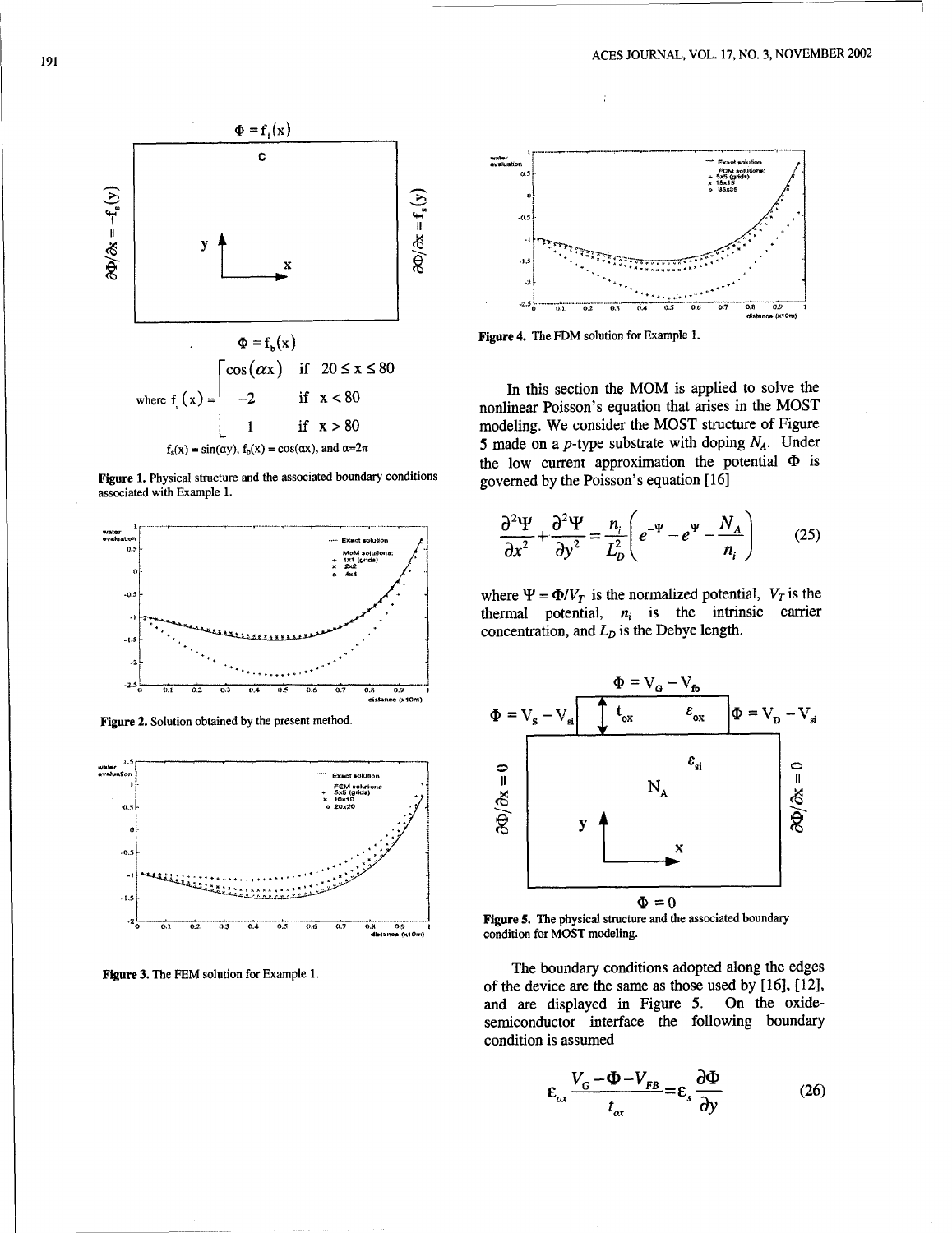silicon permittivities,  $V_{FB}$  is the flat band voltage, and

first by dividing the boundary into M segments. Finer potential to be updated at each mesh point by means of segments are used on the top edge of the device to an explicit formula, that is, without the solution of segments are used on the top edge of the device to handle its, boundary discontinuities. Using the boundary conditions, and the technique described in 0, as an initial guess for all the inner nodes. Once the <br>[9] matrix  $[w_n]$  is computed, then inverted and stored. convergence is attained for the domain nodes, then the [9], matrix  $[w_{ji}]$  is computed, then inverted and stored. convergence is attained for the domain nodes, then the Independently, the base region is also divided into N electric potential at any other point in the device is Independently, the base region is also divided into N electric potential at any other point in the device is finite elements or cells. We seek to determine the determined by a matrix multiplication as shown in finite elements or cells. We seek to determine the determined by a matrix multiplication as shown in electric potential at each midpoint of the cells using (17), and without the need of any interpolation. For electric potential at each midpoint of the cells using (17), and without the need of any interpolation. For (25) which is nonlinear. To solve it we set up an underlical computations, the following data were used:  $(25)$  which is nonlinear. To solve it we set up an iterative procedure, based on Newton's linearization The thickness of the oxide layer was  $t_{ox} = 0.5 \mu m$ , the [15]. At the *k*-th iteration we replace the right-hand flat band voltage is  $V_{FB} = -1$  V and the doping profile [15]. At the k-th iteration we replace the right-hand flat band voltage is  $V_{FB} = -1$  V and the doping profile side of (25) by its Fourier expansion about  $\Psi^k$ . Then is assumed to be uniform with  $N_A = 10^{18}$  cm<sup>-3</sup>,  $n_i =$ the following Helmholtz's equation is obtained  $1.5\times10^{10}$  cm<sup>-3</sup>, thermal potential,  $V_T = 0.0258$  V, and

$$
\frac{\partial^2 \Psi^{(k+1)}}{\partial x^2} + \frac{\partial^2 \Psi^{(k+1)}}{\partial y^2} - G(\Psi^{(k)}) \Psi^{(k+1)} =
$$
  

$$
F(\Psi^{(k)})
$$

$$
F(\Psi^{(k)}) = \frac{n_i}{L_D^2} \left( (\Psi^{(k)} + 1) e^{-\Psi^{(k)}} + (\Psi^{(k)} - 1) e^{\Psi^{(k)}} - \frac{N_A}{n_i} \right)
$$
(28)

$$
G(\Psi^{(k)}) = \frac{n_i}{L_D^2} \left( e^{-\Psi^{(k)}} + e^{\Psi^{(k)}} \right)
$$
 (29)

The iteration scheme starts by taking some initial subsequent iterations was less than 0.05 (tolerance).<br>guess value for  $\Psi^{(0)}$  so that (27) can be solved for the set of the solution of the solution of the solution of t guess value for  $\mathbf{r}$  so that (27) can be solved for the cutoff-frequencies of various waveguides.<br>
first approximation  $\Psi^{(1)}$ . Then  $\Psi^{(1)}$  is used to find the second approximation  $\Psi^{(2)}$ . The procedure is repeated  $\left\{\n\begin{array}{ccc}\n\frac{1}{2} & \frac{1}{2} \\
\frac{1}{2} & \frac{1}{2} \\
\frac{1}{2} & \frac{1}{2}\n\end{array}\n\right\}$ until the norm  $\|\Psi^{(k+1)} - \Psi^{(k)}\|$  is less than a desired tolerance. However, this iteration scheme often diverges  $[13]$ ,  $[15]$ , and some damping factor was found necessary to improve the convergence of the iterative solution. At the beginning of the  $k$ -th iteration step, the following formula was used for all inner nodes  $\frac{1}{2}$  .  $\frac{1}{2}$  .  $\frac{1}{2}$  .  $\frac{1}{2}$  .  $\frac{1}{2}$  .  $\frac{1}{2}$  .  $\frac{1}{2}$  .  $\frac{1}{2}$  .  $\frac{1}{2}$  .  $\frac{1}{2}$  .  $\frac{1}{2}$  .  $\frac{1}{2}$  .  $\frac{1}{2}$  .  $\frac{1}{2}$  .  $\frac{1}{2}$  .  $\frac{1}{2}$  .  $\frac{1}{2}$  .  $\frac{1$ 

$$
\Psi^{(k+1)} = (1 - R)\Psi^{(k-1)} + R\Psi^{(k)} \tag{30}
$$

where  $R$  (  $\lt$  1) is the relaxation factor.

where  $\varepsilon_{ox}$ , and  $\varepsilon_{3}$ , are, respectively, the oxide and The accuracy of the solution obtained by the silicon permittivities.  $V_{FB}$  is the flat band voltage, and present technique is demonstrated by comparing it  $t_{ox}$  is the oxide thickness.<br>To solve the above elliptic problem we proceed  $t_{OM}$  and FDM, we let the values of the electric To solve the above elliptic problem we proceed MOM and FDM, we let the values of the electric<br>by dividing the boundary into M segments. Finer potential to be updated at each mesh point by means of simultaneous algebraic equations [15]. We assign  $\Psi = 0$ , as an initial guess for all the inner nodes. Once the  $R = 0.1$ . The results of the computations are shown in Figure 6, where the distribution of the electric potential at the thermal equilibrium is plotted along different lines parallel to the  $x$ -axis. The solid lines represent the solution obtained using the FDM and (o) symbol is reserved for the solutions obtained by the (27) present method. Close agreements can be observed where F and G are given by between the two methods. However, for FDM 721 nonuniform mesh points are employed to reduce the total number of nodes {for uniform meshes over 4900  $(70\times70)$  nodes ought to be used. Finer meshes were chosen in the depletion region and near the junctions to reproduce accurately the fast variation of the electric potential [16] and the surface discontinuities of the potential; whereas for MOM, the number of the uniform meshes was  $529$  (23 $\times$ 23) or 400 for nonuniform cells. The number of iterations required for the convergence was 51 with the present technique as compared to 108 iterations with FDM to reach the point at which the absolute maximum between two

Next we apply this method to the solution of the



**Figure 6:** The distribution of the electric potentials along the lines parallel to the x-axis.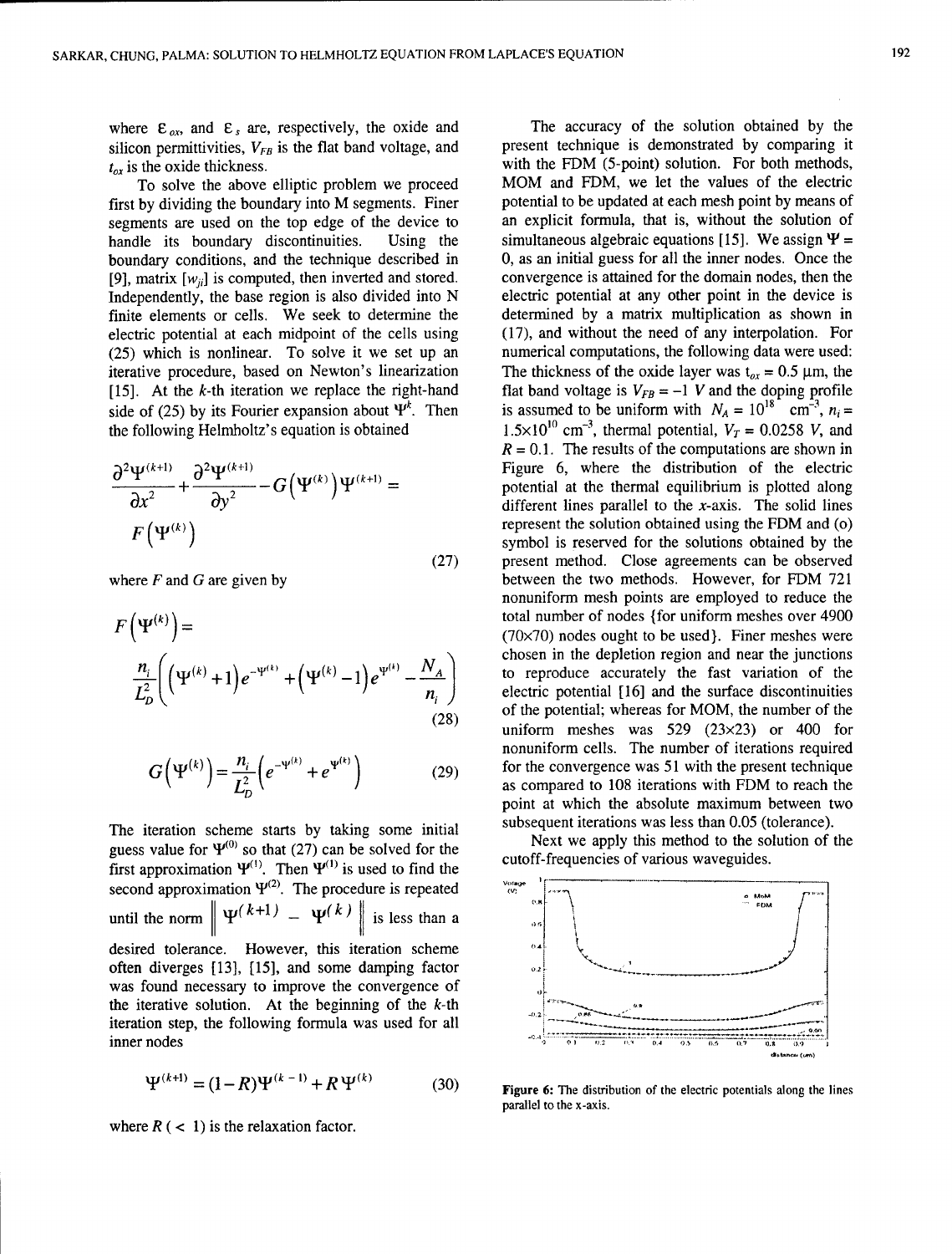In waveguides, solution of the Helmholtz **[** equation determines the electromagnetic field configuration within the guides. It is convenient to  $+([p_{ji}][w_{ji}]^{-1}[b_{ji}]-[q_{ji}])[F_i]$ divide the possible field configurations within the waveguides into two sets, namely TM waves and TE it can be inferred that  $[B] = 0$ , since  $F = 0$  and  $\gamma = 0$  for waves each of which is governed by similar TM, and TE, cases. waves, each of which is governed by similar Helmholtz equations. In the case of  $TM<sub>z</sub>$ , (22) reduces to the form

If we consider a waveguide in which the direction of propagation of the wave is along the zdirection, then the Helmholtz equations are as follows.

$$
\nabla^2 E_z(x, y) + (\omega^2 \mu \varepsilon - K_z^2) E_z(x, y) = 0 \quad (31)
$$
\n[*A*] · [*H*<sub>zi</sub>] = 0 \n(34)

with the appropriate boundary conditions  $E_z = 0$ , on Here again,  $E_{zi}$  and  $H_{zi}$  refer to the values of  $E_z$  and  $H_z$ 

$$
\nabla^2 H_z(x, y) + (\omega^2 \mu \varepsilon - K_z^2) H_z(x, y) = 0 \quad (32)
$$

the conductor walls where  $\partial H_{\nu}/\partial n$  represents the normal derivative. Here,

- 
- $H<sub>z</sub>$  **z**-component of the magnetic field; from (23) that
- $\omega$  angular frequency =  $2\pi f$ ;
- *f* frequency of interest;
- p. permeability of the homogeneous medium;
- medium;
- *K,* propagation constant in the zdirection. **2** *2 2 2 2 2 2 2 <i>2 2 2 2 <i>2 2 <i>8 2 4 36 2 4 4 <i>4 36*

**IV. SOLUTION OF THE GENERAL** Comparing (31) and (32) with (1), and also **HELMHOLTZ EQUATION FOR** the boundary conditions of the TM<sub>z</sub> and TE<sub>z</sub> cases with the boundary conditions of the  $TM_z$  and  $TE_z$  cases with **HOMOGENEOUSLY FILLED** those of the general equations, we can draw the WAVEGUIDES **the state of the general equations**, we can draw the following analogies as outlined in Table I. following analogies as outlined in Table I.

By examining (32) that

$$
B = [p_{ji}][w_{ji}]^{-1}[\gamma_j]
$$
  
+ 
$$
[p_{ji}][w_{ji}]^{-1}[b_{ji}] - [a_{ji}]
$$

$$
[A] \cdot [E_{zi}] = 0 \tag{33}
$$

 $TM_z \text{ Case } (H_z = 0):$  In the case of  $TE_z$ , (22) reduces to the form

$$
[A] \cdot [H_{zi}] = 0 \tag{34}
$$

the conductor walls and for the at the midpoints of the subregions of the discretized TE<sub>z</sub> Case ( $E_z \equiv 0$ ): waveguide cross section.

For (33) and (34), nontrivial solutions exist for  $[E_{zi}]$  and  $[H_{zi}]$  only if the matrix  $[A]$  is singular. The condition for nontrivial (i.e., nonzero) solutions to with appropriate boundary conditions  $\partial H_i/\partial n = 0$ , on exist for  $[E_{zi}]$  and  $[H_{zi}]$  it is essential that

$$
\det[A] = 0 \tag{35}
$$

 $E<sub>z</sub>$  z-component of the electric field; where det[A] stands for *determinant of* [A]. We know

$$
[A] = ([p_{ji}][w_{ji}]^{-1}[b_{ji}] - [q_{ji}]) [\lambda_i] + [I]
$$

**E E permittivity** of the homogeneous and we also know that for the cases of the  $TM_z$  and  $TE_z$  waves

$$
\lambda = \omega^2 \mu \varepsilon - K_z^2. \tag{36}
$$

| General Equation (3)                                            | $TM_z$ Equation (1)            | TE, Equation (2)                                                                                                           |  |  |  |
|-----------------------------------------------------------------|--------------------------------|----------------------------------------------------------------------------------------------------------------------------|--|--|--|
| $\nabla^2 \Psi + \lambda \Psi = F$                              |                                | $\nabla^2 E_z + (\omega^2 \mu \varepsilon - K_z^2) E_z = 0 \mid \nabla^2 H_z + (\omega^2 \mu \varepsilon - K_z^2) H_z = 0$ |  |  |  |
| w                                                               | Ľ.,                            |                                                                                                                            |  |  |  |
|                                                                 | $\omega^2\mu \epsilon - K^2$ . | $\omega^2 \mu \epsilon - K^2$                                                                                              |  |  |  |
|                                                                 |                                |                                                                                                                            |  |  |  |
| $\alpha \Psi + \beta \cdot \partial \Psi / \partial n = \gamma$ | $E_z=0$                        | $\partial H_z / \partial n = 0$                                                                                            |  |  |  |
|                                                                 |                                |                                                                                                                            |  |  |  |

Table **I** Special cases of the General Helmholtz Equation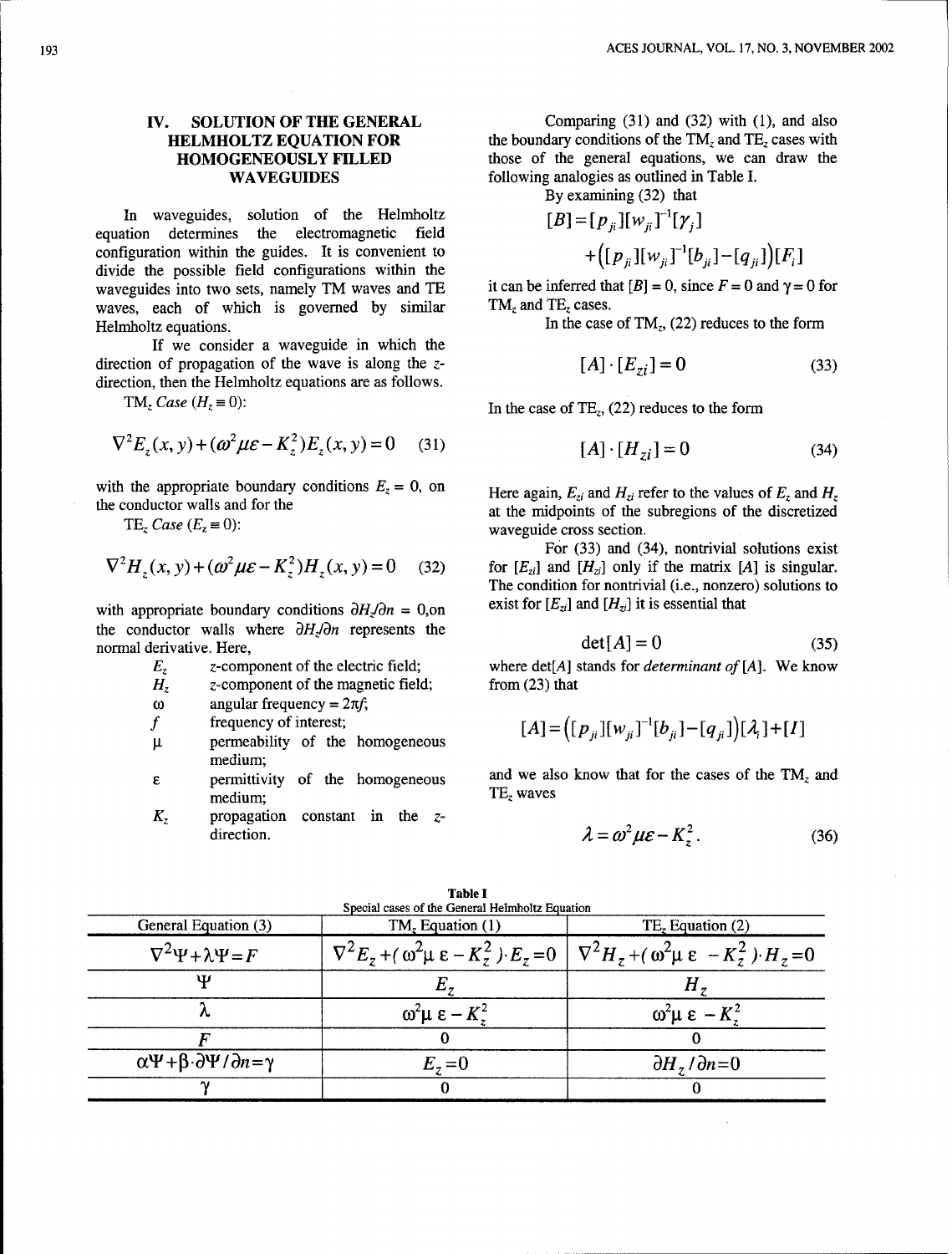Hence, given the frequency at which the Helmholtz Therefore, the propagation constants of different equation is to be solved, det  $[A]$  would be a function of modes in the waveguide are given by the following:  $K_z$ , the roots of which will provide the values of  $K_z$  for which det  $[A] = 0$ . Once these  $K_z$  values are known, the eigenvector of  $[A]$  corresponding to the minimum eigenvalue gives the nontrivial solutions for  $[E_{ri}]$  and  $[H_{zi}]$  in case of TM<sub>z</sub> and TE<sub>z</sub> cases, respectively.

Once  $[E_{zi}]$  and  $[H_{zi}]$  are determined at the grid points, using Gaussian elimination for instance, the values of  $E<sub>z</sub>$  and  $H<sub>z</sub>$  at any other point can be obtained using ordinary matrix multiplications, as explained in  $[1]$ 

### IVa. Calculation of Propagation Constants for Different Waveguide Modes

(nonzero) solutions for  $[E_{zi}]$  and  $[H_{zi}]$ , it is necessary shown next. that  $(35)$  be satisfied. Let us define a matrix  $[Z]$  such that IV **b.** Calculation of Cutoff Frequencies for

$$
[Z] = ([p_{ji}][w_{ji}]^{-1}[b_{ji}] - [q_{ji}]). \qquad (37)
$$

$$
\det([Z][\lambda_i] + [I]) = 0 \tag{38}
$$

$$
\det\left([Z] - \left(\frac{-1}{\lambda_i}\right)[I]\right) = 0. \tag{39}
$$

Equation (39) is similar to the characteristic equation of matrix [Z], with its eigenvalues given by  $-1/\lambda_i$ . Knowing that  $\lambda_i$  above  $\equiv \omega^2 \mu \epsilon - K_z^2$  for TM<sub>z</sub> and TE, cases, it can be concluded that Using (45) in (44), we find the cutoff frequencies for

$$
\frac{-1}{\lambda_i} = \frac{1}{(K_z^i)^2 - \omega^2 \mu \varepsilon} = EV_i^{(2)},
$$
  
\n $i = 1, 2, ..., N.$  (40)

and  $EV_i^{[Z]}$   $\equiv$  *i*th eigenvalue of [Z]. calculated from the cutoff frequency using the relation  $2\pi f^i$ 

Equation (40) can be rearranged as

$$
(K_z^i)^2 = \omega^2 \mu \varepsilon + \frac{1}{E V_i^{(2)}}.
$$
 (41)

For 
$$
(K_z^i)^2 > 0
$$
,  
\n $K_z^i = \sqrt{\omega^2 \mu \epsilon + \frac{1}{EV_i^{(2)}}}$  propagating modes  
\nFor  $(K_z^i)^2 < 0$ ,  
\n $K^i = i \sqrt{\omega^2 \mu \epsilon + \frac{1}{\omega^2}} \text{ nonpropagating modes}$ 

$$
K_z^i = j \sqrt{\omega^2 \mu \ \varepsilon \ +frac{1}{E V_i^{(2)}} \ \text{nonpropagating modes}}
$$
\n
$$
\tag{43}
$$

Results of propagation constants of various modes in a It is evident that for the existence of nontrivial rectangular waveguide computed by this method are

# Different Waveguide Modes

The cutoff frequencies for the various propagating modes in the waveguide are given by Hence, (35) becomes

$$
\det([Z][\lambda_i] + [I]) = 0 \qquad (38) \qquad f_c^i = \frac{\upsilon}{2\pi} \sqrt{(\omega^2 \mu \varepsilon - (K_z^i)^2)} \qquad (44)
$$

which can be rewritten as where  $f_c^i \equiv$  cutoff frequency of the *i*th mode. Here,  $v \equiv$  velocity of light in the homogeneous medium  $\equiv 1/\sqrt{\mu \epsilon}$  and it can be deduced from (41) that

$$
\omega^{2} \mu \varepsilon - (K_{z}^{i})^{2} = \frac{-1}{EV_{i}^{[Z]}},
$$
  
\n $i = 1, 2, ..., N$  (45)

the first N propagating modes as

$$
\frac{1}{\omega^2 \mu \varepsilon} = E V_i^{(2)},
$$
\n(40)\n
$$
f^i = \frac{\nu}{2\pi} \sqrt{\frac{-1}{E V_i^{(2)}},}
$$
\n
$$
i = 1, 2, ..., N.
$$
\n(46)

where  $K_z^i$  is the propagation constant of the *i*th mode The cutoff wave number  $k_c^i$  of the *i*th mode can be

$$
k_c^i = \frac{2\pi f_c^i}{v},
$$
   
  $i = 1, 2, ..., N$ 

This method thereby provides a straightforward approach to find the cutoff frequencies (and, hence, cutoff wavenumbers) of any waveguide structure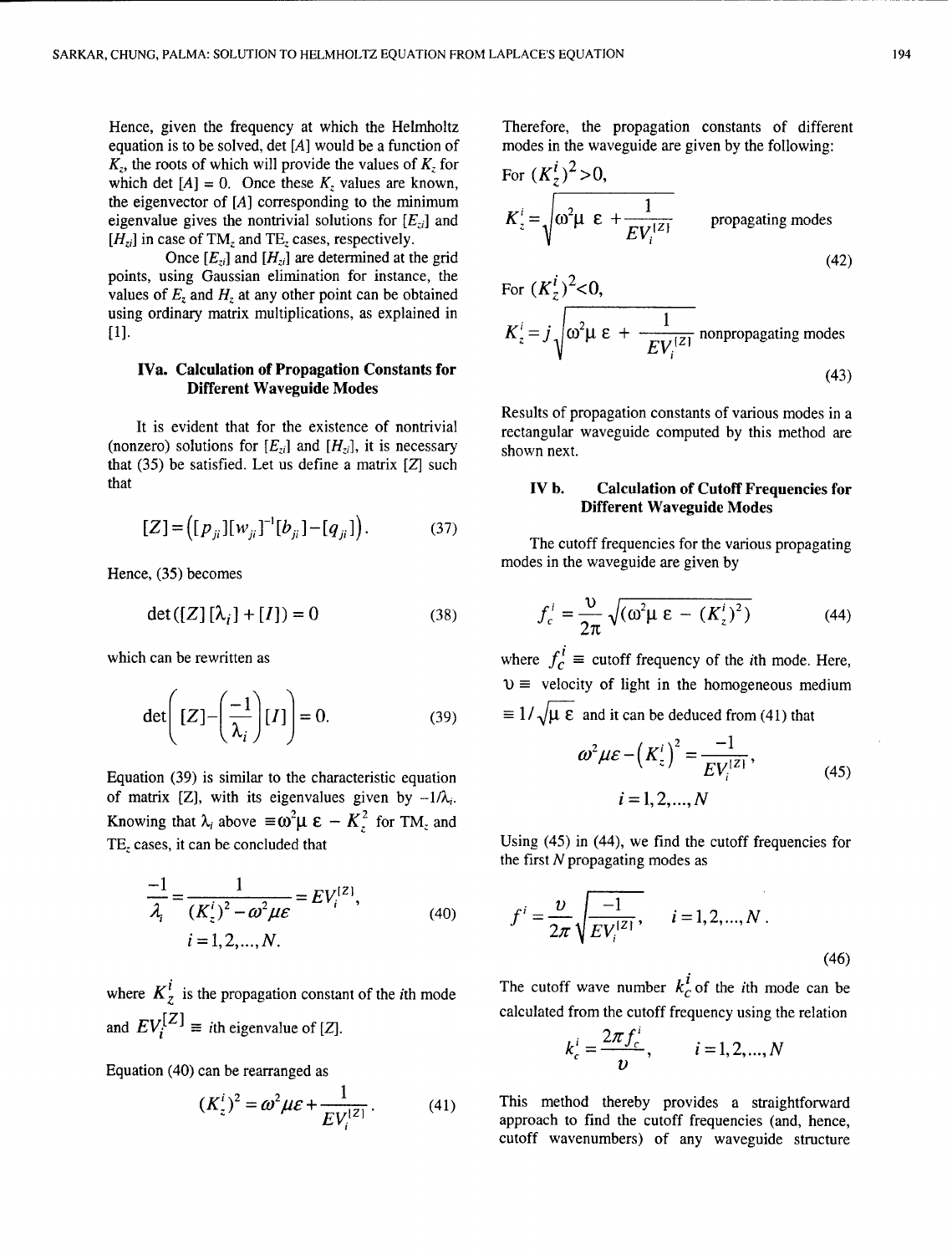without resorting to scanning over a wide range of was divided into 96 subregions and the boundary was frequencies, as is done in the Ritz-Galerkin and discretized into 112 subcountours. The maximum surface integral-equation methods.<br>matrix size involved in computations was  $96 \times 96$ .

Consider a rectangular waveguide. For the waveguide in Figure 7, the region was divided into 100 subregions and the boundary was discretized into 1.0 cm 96 subcontours. The maximum matrix size involved in the computations was  $100 \times 100$ . Results have been displayed in Table II for the cutoff wave numbers of the first eight  $TM_z/TE_z$  modes. The computational  $0.5 \text{ cm}$ time involved in finding the cutoff wavenumbers of the first 100 modes on a Sun SPARC 10 workstation was 16 s.



Figure 7. A rectangular waveguide.

|         |                   |              | Cutoff wavenumbers for air-filled rectangular waveguide |       | 7. | TE, | $6.5189^{17}$                                           | 6.6289            | 1.68 |
|---------|-------------------|--------------|---------------------------------------------------------|-------|----|-----|---------------------------------------------------------|-------------------|------|
| Mode    | Mode              | $k_a$ actual | k.                                                      | Diff. | 8. | TE, | $7.5642^{17}$                                           | 7.7097            | 1.92 |
| No.     |                   | (rad/cm)     | computed                                                | %     |    |     |                                                         |                   |      |
|         |                   |              | (rad/cm)                                                |       |    |     |                                                         |                   |      |
| $1-0$   | TE,               | 0.7857       | 0.7921                                                  | 0.81  |    | VI. |                                                         | <b>CONCLUSION</b> |      |
| $0 - 1$ | TE,               | 1.0476       | 1.0536                                                  | 0.57  |    |     |                                                         |                   |      |
| $1 - 1$ | TE <sub>z</sub> , | 1.3095       | 1.3239                                                  | 1.00  |    |     | An efficient technique based on MoM formulatic          |                   |      |
|         | TM,               |              |                                                         |       |    |     | for solving a general Helmholtz equation starting from  |                   |      |
| $2 - 0$ | TE <sub>z</sub>   | 1.5714       | 1.5827                                                  | 0.72  |    |     | Laplace's equation is presented. The main feature of    |                   |      |
| $2 - 1$ | TE <sub>7</sub>   | 1.8886       | 1.9108                                                  | 1.10  |    |     | this new formulation is that the boundary condition     |                   |      |
|         | TM,               |              |                                                         |       |    |     | are satisfied independent of the discretizations of the |                   |      |
| $0 - 2$ | TE.               | 2.0952       | 2.1095                                                  | 0.68  |    |     | regions and the nodes. This feature was four            |                   |      |
| $1-2$   | $TM_z$            | 2.2377       | 2.2610                                                  | 1.00  |    |     | especially useful when the boundary conditions hav      |                   |      |
|         | TM,               |              |                                                         |       |    |     | discontinuities. Considerable reduction in the domai    |                   |      |
| $3-0$   | TE,               | 2.3571       | 2.3896                                                  | 1.30  |    |     | grids is realized with the present method as compare    |                   |      |
|         |                   |              |                                                         |       |    |     |                                                         |                   |      |

A single ridge waveguide is a popular means of getting higher bandwidth. The first four TMz and TEz VII. **REFERENCES** mode cutoff wavenumbers were computed for the single-ridge hollow waveguide shown in Figure 8. [1] L. G. Copley, "Fundamental results concerning Results have been displayed in Table III and compared integral representation in acoustic radiation," J. with published data. For the waveguide, the region *Acoust. Soc. Am.*, Vol. 44, pp. 28-32, 1963.

matrix size involved in computations was  $96 \times 96$ . The computational time involved in finding the cutoff V a. Results: Rectangular Waveguide wavenumbers of the first 96 modes in each case on a Sun SPARC 10 workstations was 18 s.



Figure 8. A single-ridge waveguide.

| Ê                                                       |      |                 |                |          | Table III<br>Cutoff wavenumbers for air-filled single-ridge waveguide |         |                           |                   |       |  |
|---------------------------------------------------------|------|-----------------|----------------|----------|-----------------------------------------------------------------------|---------|---------------------------|-------------------|-------|--|
| $\mathbf{r}$                                            |      |                 |                |          | Mode                                                                  | Mode    |                           | $k_c$             | Diff. |  |
|                                                         |      |                 |                |          | No.                                                                   |         | published                 | computed          | $\%$  |  |
|                                                         |      |                 |                |          |                                                                       |         | (rad/cm)                  | $\text{(rad/cm)}$ |       |  |
|                                                         |      |                 |                |          | ı.                                                                    | TM,     | $12.1640^3$               | 12.2338           | 0.57  |  |
|                                                         |      |                 |                |          | 2.                                                                    | TM,     | $12.29\overline{38}^{17}$ | 12.4106           | 0.95  |  |
| 4 cm<br>Figure 7. A rectangular waveguide.              |      |                 | 3.             | TM,      | 13.9964 <sup>17</sup>                                                 | 14.2152 | 1.56                      |                   |       |  |
|                                                         |      |                 | 4.             | TM,      | $15.587$ $1^{17}$                                                     | 15.8221 | 1.50                      |                   |       |  |
|                                                         |      |                 |                |          | 5.                                                                    | TE,     | $2.2566^5$                | 2.2688            | 0.54  |  |
|                                                         |      | <b>Table II</b> |                |          | 6.                                                                    | TE,     | $4.9436^{17}$             | 5.0149            | 1.44  |  |
| Cutoff wavenumbers for air-filled rectangular waveguide |      |                 | 7.             | TE,      | $6.5189^{17}$                                                         | 6.6289  | 1.68                      |                   |       |  |
| ode                                                     | Mode | $k_e$ actual    | k <sub>c</sub> | Diff.    | 8.                                                                    | TE,     | $7.5642^{17}$             | 7.7097            | 1.92  |  |
| 'n.                                                     |      | (rad/cm)        | computed       | $\sigma$ |                                                                       |         |                           |                   |       |  |

An efficient technique based on MoM formulation for solving a general Helmholtz equation starting from Laplace's equation is presented. The main feature of this new formulation is that the boundary conditions are satisfied independent of the discretizations of the regions and the nodes. This feature was found especially useful when the boundary conditions have discontinuities. Considerable reduction in the domain grids is realized with the present method as compared to the conventional methods such as finite difference method or the finite element methods. In addition, one Vb. Single-Ridge Waveguide need not use a frequency dependent Green's function which can reduce the computational cost significantly.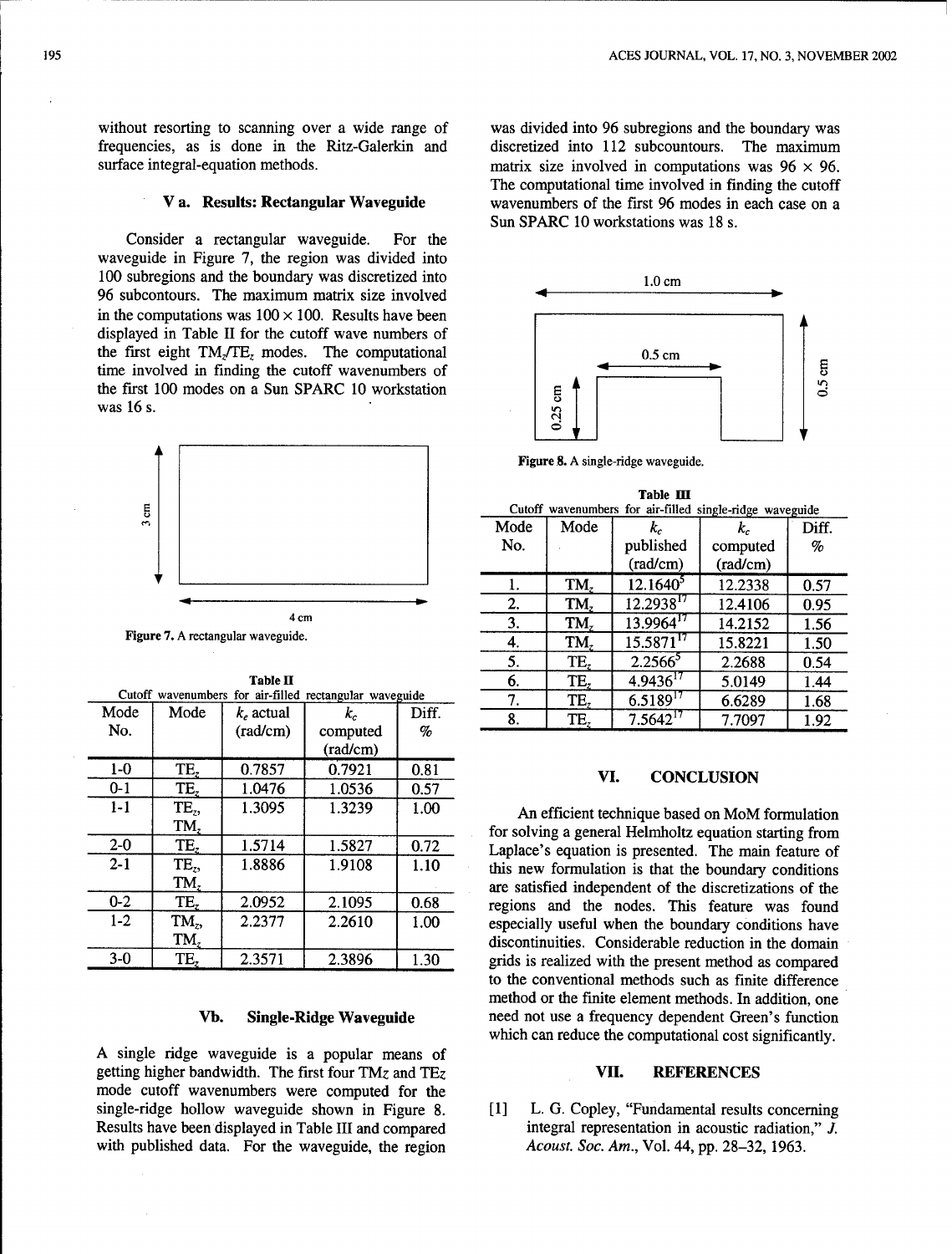- [2] R. A. Altenkirch, M Rezayat, R. Eichhorn, and [15] W. F. Ames, *Nonlinear Partial Differential* of flame in solids, by the boundary integral Academic, 1965. equation method," *Trans. ASME Ser. C. J. Heat* [16] J. D. Kendall and A. R. Boothroyd, "A two-
- motion based on the trigonometric function EDL-7, pp. 401-403, 1986. interpolation," *Int. J. Numer. Meth. Eng.,* Vol. 21, pp. 1833-1852, 1985.
- [4] J. R. Rice and R. F. Boisvert, *Solving Elliptic* Tapan Kumar Sarkar *Problems Using ELLPACK.* New York: (http://web.syr.edu/~tksarkar) Springer-Verlag, 1985. **Received the B. Tech. degree from** the Springer-Verlag, 1985.
- *[5]* P. L. Arlett, A. K. Bahrani, and **0.** C. the Indian Institute of Technology, Zienkiewicz, "Application of finite elements to Kharagpur, India, in 1969, the the solution of Helmholtz's equation," *Proc.* M.Sc.E. degree from the University *lEE*, Vol. 115, No. 12, pp. 1762–1766, 1968. **of New Brunswick**, Fredericton,
- [6] M. Rezayat, F. J. Rizzo, and D. J. Shippy, "A Canada, in 1971, and the M.S. and class of second order elliptic boundary value York in 1975. problems," *J. Austral. Math. Soc. Ser.*, Vol. B- From 1975 to 1976 he was with the TACO
- 
- 
- 
- 
- 
- Neelakantaswamy, "MOSFET analysis through 2003. numerical solution of Poisson's equation by the Dr. Sarkar is a registered professional engineer
- 
- 
- F. J. Rizzo, "A study of heat conduction forward *Equations in Engineering.* New York:
- *Transfer,* Vol. 104, pp. 734-740, 1982. dimensional analytical threshold voltage model [3] M. Kawahara and K. Kashiyama, "Boundary for MOSFET's with arbitrarily doped type finite element method for surface wave substrates," IEEE Electron Device Lett., Vol.



unified boundary integral equation method for Ph.D. degrees from Syracuse University; Syracuse, New

25, pp. 501-517, 1984. Division of the General Instruments Corporation. He [7] K. Nagaya, and T. Yamaguchi, "Method for was with the Rochester Institute of Technology, solving eigenvalue problems of the Helmholtz Rochester, NY, from 1976 to 1985. He was a Research equation with an arbitrary shaped outer Fellow at the Gordon McKay Laboratory, Harvard boundary and a number of eccentric inner University, Cambridge, MA, from 1977 to 1978. He is boundaries of arbitrary shape," *J. Acoust. Soc.* now a Professor in the Department of Electrical and *Am.*, Vol. 90, pp. 2146-2153, 1991. Computer Engineering, Syracuse University; Syracuse, [8] P. J. Harris, A boundary element method for NY. His current research interests deal with numerical Helmholtz equation using finite part solutions of operator equations arising in integration," *Comp. Meth. Appl. Mech. Eng.,* electromagnetics and signal processing with application Vol. 95, pp. 331-342, 1992. to system design. He obtained one of the "best solution" [9] R. F. Harrington, K. Pontoppidan, P. awards in May 1977 at the Rome Air Development Abrahamsen, and N. C. Abertsen, "Computation Center (RADC) Spectral Estimation Workshop. He has of Laplacian potentials by an equivalent source authored or coauthored ten books including the latest method," Proc. IEE, Vol. 116, No. 10, pp. ones "Iterative and Self Adaptive Finite-Elements in 1715-1920, 1969. Electromagnetic Modeling" and "Wavelt Applications in [10] C. A. Brebbia, *The Boundary Element Method for* **Engineering Electromagnetics**" which were published in *Engineers.* New York: Wiley, 1978. 1998 and 2002, respectively by Artech House, more than [11] R. F. Harrington, *Field Computation by Moment* 210journal articles and numerous conference papers and *Methods.* New York: Macmillian, 1968. has written chapters in 28 books. The book on "Smart" [12] E. Arvas, R. **1.** Turkman, and P. **S.** Antennas" will be published by John Wiley in March

method of moments," *Solid-State Elect.,* Vol. in the State of New York. He received the Best Paper 30, No. 12, pp. 1355-1361, 1987. Award of the IEEE Transactions on Electromagnetic [13] G. De Mey, "The boundary element method for Compatibility in 1979 and in the 1997 National Radar modeling semiconductor components under low Conference. He received the College of Engineering current approximation," in *Proc. Int. Conf.* Research Award in 1996 and the chancellor's citation *Simulation of Semiconductor Devices and* for excellence in research in 1998 at Syracuse *Processes,* Pineridge Press, 1984, pp. 261-266. University. He was elected Fellow of the IEEE in 1991. [14] W. Fichtner, D. J. Rose, and R. E. Bank, He was an Associate Editor for feature articles of the "Semiconductor device simulation," *IEEE Tran.* IEEE Antennas and Propagation Society Newsletter, and *Electron. Devices,* Vol. ED-30, No. 9, pp. 1018- he was the Technical Program Chairman for the 1988 1030, 1983. IEEE Antennas and Propagation Society International Symposium and URSI Radio Science Meeting.